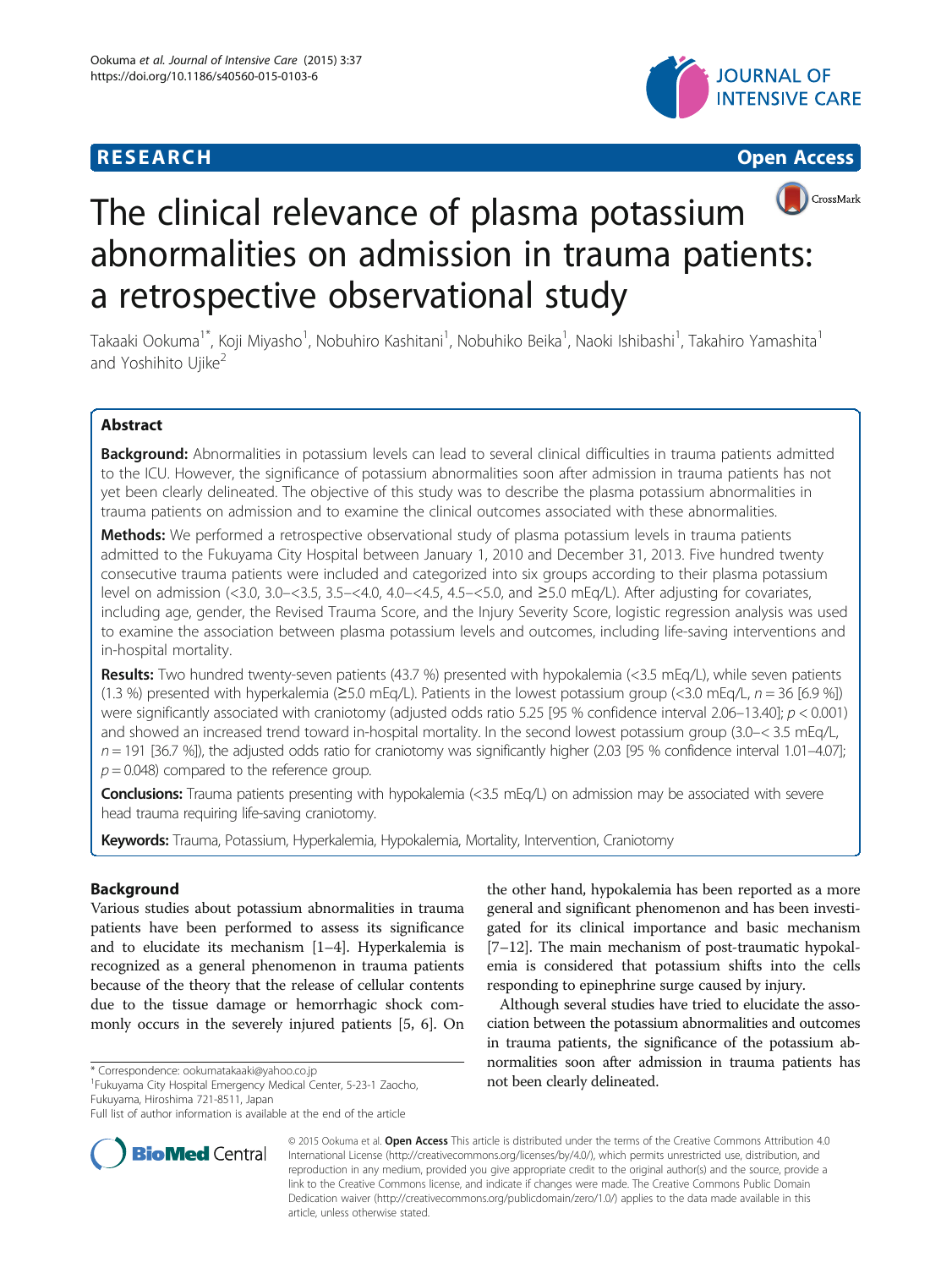We hypothesize that the occurrence of potassium abnormalities in trauma patients soon after admission is associated with the outcomes of these patients. We herein describe the plasma potassium abnormalities in trauma patients on admission and examine the clinical outcomes associated with these abnormalities in a retrospective observational study.

## Methods

## Study design

This study was a retrospective observational study conducted at the Fukuyama City Hospital. The Fukuyama City Hospital is a community hospital with 506 beds, located in the eastern area of Hiroshima prefecture in Japan, with an Emergency Medical Center corresponding to the tertiary trauma center in this area. This study was approved by the Institutional Review Board of the Fukuyama City Hospital.

## Patients

All trauma patients with neither cardio-pulmonary arrest on arrival nor burn injury were eligible if they had been transported to the Fukuyama City Hospital between January 1, 2010 and December 31, 2013 and if their Injury Severity Score (ISS) was greater than 15 [\[13](#page-6-0)].

The patients were excluded if they met the following criteria: (1) were transported to the Fukuyama City Hospital after 24 h or later from the injury onset, (2) the dates when they were injured were unknown, (3) the serum creatinine values on admission were greater than 2 mg/dL, or (4) a blood gas analysis was not performed on admission.

### Demographic and clinical information

Information was obtained from the hospital medical records and our database of trauma patients conforming to the Japan Trauma Data Bank and included the following: age, sex, type of trauma, situation of transport, vital signs on admission, laboratory values, injury profile according to the Abbreviated Injury Score (AIS), ISS, and therapeutic interventions, including surgery [[14, 15\]](#page-6-0).

#### Scoring for trauma severity

To assess the severity of trauma, the following scores were coded and calculated by trained assistants and physicians. To assess the anatomical severity, AIS was coded by the AIS90 update98 and ISS was calculated [[15\]](#page-6-0). To assess the physiologic severity, the Revised Trauma Score (RTS) was calculated according to the vital signs on admission [\[16](#page-6-0)]. Using the method of the Trauma Score and the Injury Severity Score (TRISS), we estimated the probability of survival to describe the study population [[17\]](#page-6-0).

## Measurement of potassium and other values

In the trauma medicine department at the Fukuyama City Hospital, blood sampling is typically performed on admission for the analysis of blood gas, laboratory tests and quick preparation for blood transfusions. The analysis of blood gas was performed with ABL700 (Radiometer, Copenhagen, Denmark), and we obtained the following values of the plasma from this analysis: potassium, sodium, pH and bicarbonate. The serum creatinine level was measured in the Hospital Central Laboratory Division with LABOSPECT 008 (Hitachi High-Technologies Corporation, Tokyo, Japan).

## Outcome

The primary outcome was death during the hospitalization from all causes. The secondary outcome was the occurrence of a life-saving intervention (LSI). According to the current literature available on the epidemiology of trauma deaths, we categorized the LSI into 2 groups, the LSI for neurological emergency and the LSI for bleeding [\[18, 19\]](#page-6-0).

The LSI for neurological emergency was defined as craniotomy. The LSI for bleeding was defined as intra-aortic balloon occlusion, transcatheter arterial embolization, massive transfusion, thoracotomy or laparotomy. The transcatheter arterial embolization and surgeries in the LSI were defined as those performed within 24 h of arrival. The intra-aortic balloon occlusion was defined as that performed between the arrival and start of hospitalization. A massive transfusion was defined as a transfusion of 10 or more units of packed red blood cells within 24 h of arrival.

## Statistical analysis

Continuous variables were assessed for graphically normality and are described as the mean (standard deviation) or median [inter-quartile range]. Categorical variables are described as n (%). To adjust for the severity of trauma, the RTS was divided into two groups (<4 and ≥4) and the ISS was divided into three groups (16– 24, 25–40, and 41–75) [[16\]](#page-6-0).

The normal range of potassium was set between 3.5 and <5.0 mEq/L for describing the distribution of the potassium disturbance. Additionally, six groups of different potassium levels by 0.5 mEq/L was created to investigate the association of potassium concentration with the clinical characteristics and outcomes (<3.0, 3.0–<3.5, 3.5–<4.0, 4.0–<4.5, 4.5–<5.0, and  $\geq 5.0$  mEq/L).

We used the following tests to compare the characteristics between the six potassium groups: Fisher's exact test for categorical variables, the Kruskal-Wallis test for continuous variables without normality, and a one-way analysis of variance for continuous variables with normality. We used a logistic regression analysis to examine the association between the potassium levels and outcomes while adjusting for covariates, including age, gender, the RTS,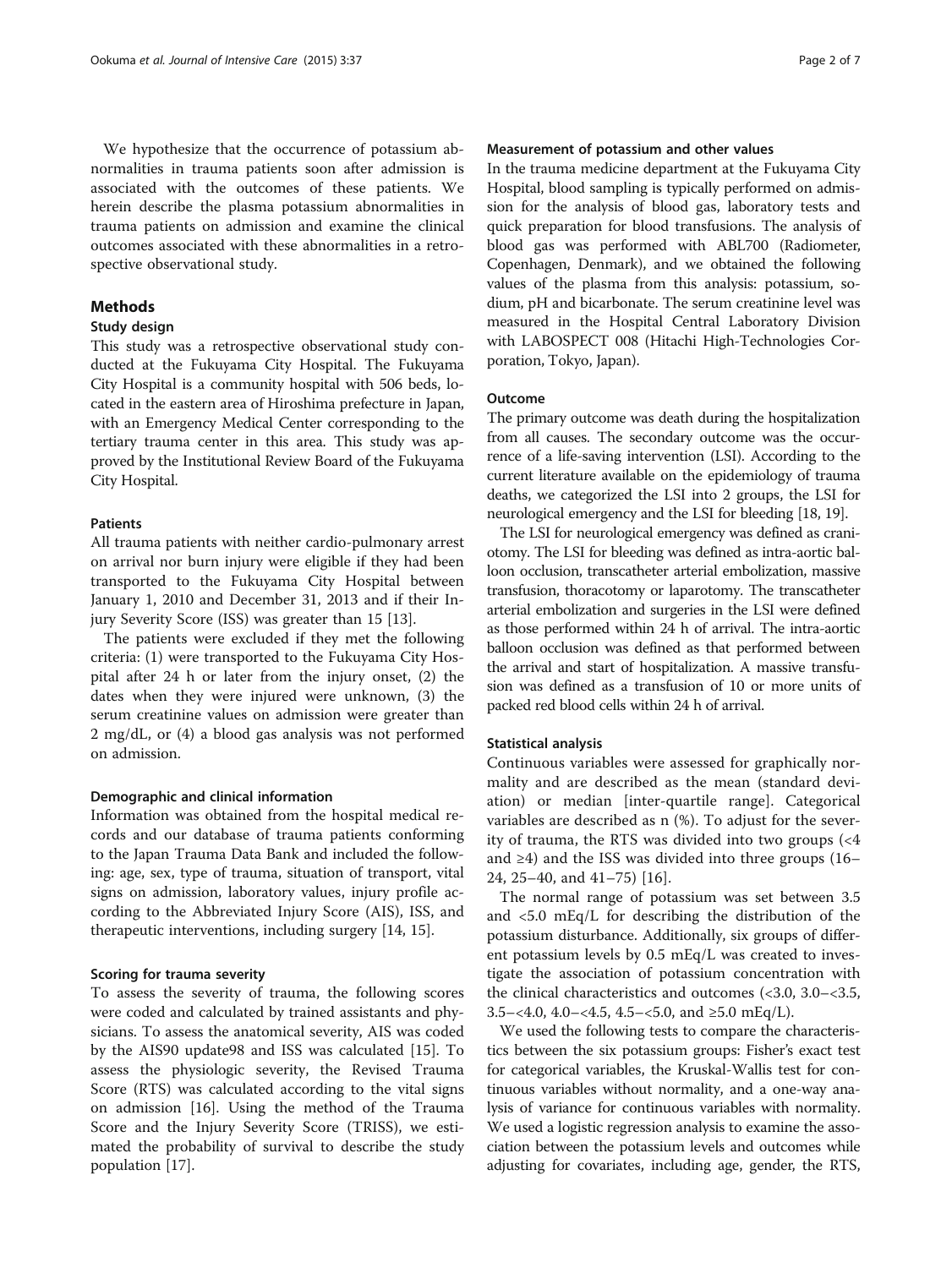and the ISS. In this logistic regression analysis, the potassium concentration of 3.5–<4.0 mEq/L was set at the reference group. The results of the logistic regression analyses were reported using the odds ratio (OR) and 95 % confidence interval (CI).

All tests were two sided, and statistical significance was considered to exist at  $p < 0.05$ . All analyses were performed using the R software package (version 3.1.1).

## Results

Between January 1, 2010 and December 31, 2013, 584 of all trauma patients transported to the Fukuyama City Hospital had an ISS of more than 15 and were neither cardio-pulmonary arrest on arrival nor burn patients (Fig. 1). Of these patients, 64 were excluded, 17 were transported to the hospital after 24 h or later from injury, 3 had no information when they were injured, 13 had serum creatinine values greater than 2 mg/dL on admission, and 31 did not have a blood gas analysis on admission. Ultimately, 520 patients were analyzed.

Table 1 shows the characteristics of the study population. The range of the potassium concentration on admission was 2.49–5.72 mEq/L, and 227 patients (43.7 %) presented with hypokalemia (<3.5 mEq/L), while 7 patients (1.3 %) presented with hyperkalemia (≥5.0 mEq/ L). The median of the ISS was 25, and the median of the RTS was 7.84. The median of the probability of survival calculated by the TRISS method was 0.89. During hospitalization, 44 patients (8.5 %) died.

We divided the patients into six groups according to the potassium levels on admission (Table [2\)](#page-3-0). In the groups with extreme potassium levels (<3.0 and  $\geq$ 5.0 mEq/L), the Glasgow Coma Scale and the RTS tended to be lower. The LSI for bleeding tended to be conducted more frequently in the higher potassium groups. Craniotomy tended to be conducted frequently in the lowest potassium group (12/36, 33.3 %). The gross in-hospital mortality was highest in the highest potassium group (2/7,

| 584 trauma patients                                                    |          |
|------------------------------------------------------------------------|----------|
| with ISS greater than 15                                               |          |
| without burns                                                          |          |
| without CPAOA                                                          |          |
| between 1 January 2010 and 31 December 2013                            |          |
|                                                                        |          |
| 64 patients were excluded due to:                                      |          |
| unknown onset date                                                     | $n = 3$  |
| transported after $\geq$ 24 hours from onset                           | $n = 17$ |
| $sCr > 2.0$ mg/dL                                                      | $n = 13$ |
| no analysis of blood gas                                               | $n = 31$ |
|                                                                        |          |
| 520 patients were analyzed                                             |          |
| Fig. 1 Flow chart of the patient selection. ISS Injury Severity Score, |          |
| CPAOA cardio-pulmonary arrest on arrival, sCr serum creatinine         |          |

| <b>Table 1</b> Characteristics of the study population |  |  |
|--------------------------------------------------------|--|--|

| Characteristics                          | Value               |
|------------------------------------------|---------------------|
| No. of patients                          | 520                 |
| Age, year, median [IQR]                  | 61 [35, 74]         |
| Sex, male, n (%)                         | 355 (68.3)          |
| Type of trauma                           |                     |
| Blunt injury, n (%)                      | 510 (98.1)          |
| Penetrating injury, n (%)                | 10(1.9)             |
| Transferred from another hospital, n (%) | 111(21.3)           |
| Laboratory values upon admission         |                     |
| Potassium, mEg/L, mean [range]           | 3.61 [2.49, 5.72]   |
| Hypokalemia (< $3.5$ mEq/L), n (%)       | 227 (43.7)          |
| Normokalemia (3.5-<5.0 mEq/L), n (%)     | 286 (55.0)          |
| Hyperkalemia ( $\geq$ 5.0 mEg/L), n (%)  | 7(1.3)              |
| Scores                                   |                     |
| ISS, median [IQR]                        | 25 [19, 30]         |
| RTS, median [IQR]                        | 7.84 [6.49, 7.84]   |
| TRISS Ps, median [IQR]                   | $0.89$ [0.73, 0.95] |
| LSI for bleeding <sup>a</sup> , $n$ (%)  | 117(22.5)           |
| Craniotomy, n (%)                        | 64 (12.3)           |
| In-hospital mortality, $n$ (%)           | 44 (8.5)            |

IQR inter-quartile range, ISS Injury Severity Score, RTS Revised Trauma Score, TRISS Ps probability of survival calculated by the method of the Trauma Score and the Injury Severity Score, LSI life-saving intervention

<sup>a</sup>The LSI for bleeding was defined as intra-aortic balloon occlusion, transcatheter arterial embolization, massive transfusion, thoracotomy, or laparotomy

28.6 %) and lowest in the group with a potassium level of 3.0–<3.5 mEq/L (8/191, 4.2 %).

The logistic regression analysis was performed to examine the association between the plasma potassium levels and outcomes, with the potassium level of 3.5–<4.0 mEq/ L set as the reference group (Table [3](#page-4-0)). The unadjusted ORs for the mortality and craniotomy were significantly higher in the lowest potassium group  $\langle$  <3.0 mEq/L) (OR for mortality 3.12 [95 % CI 1.16–8.38];  $p = 0.024$ , OR for craniotomy 5.59 [95 % CI 2.36-13.20];  $p < 0.001$ ). After adjusting for covariates, the patients in the lowest potassium group (<3.0 mEq/L) maintained a significantly higher OR for craniotomy  $(5.25 \; [95 \; \% \; CI \; 2.06-13.40]; p < 0.001)$ , while no group showed statistical significance about inhospital mortality. In the second lowest potassium group  $(3.0 - 3.5 \text{ mEq/L})$ , the adjusted OR for craniotomy was significantly higher  $(2.03 \, [95 \, \% \, CI \, 1.01 - 4.07]; p = 0.048)$ compared to the reference group. The odds ratios for the LSI for bleeding tended to be higher in the higher potassium groups, while no statistical significance was detected in the adjusted ORs.

#### Discussion

In this retrospective observational study, we found that the patients presenting with hypokalemia  $\left( < 3.5 \text{ mEq/L} \right)$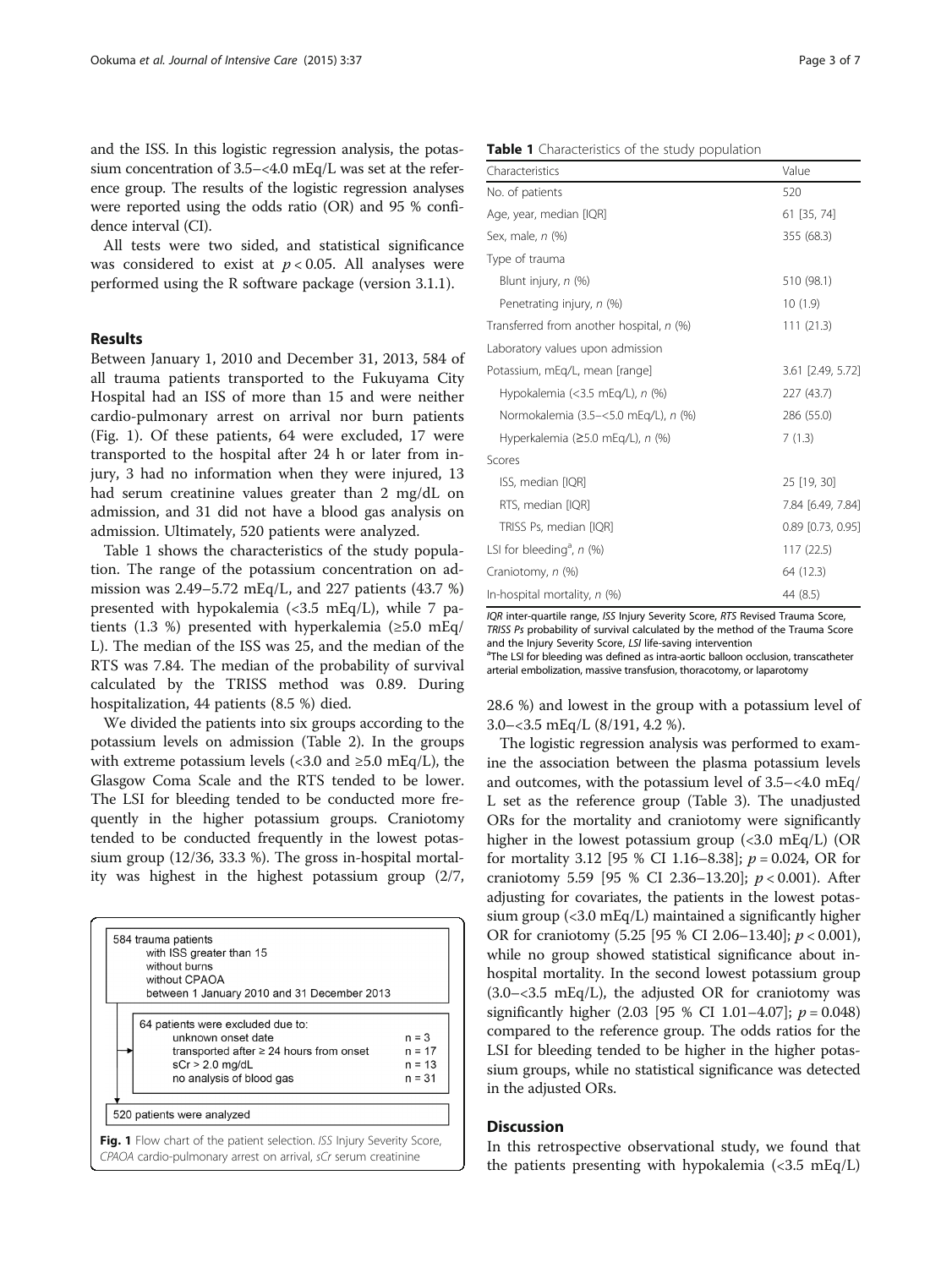| Potassium level on admission<br>(mEq/L)          | <3.0                    | $3.0 - 3.5$            | $3.5 - 4.0$            | $4.0 - 4.5$            | $4.5 - 5.0$            | $\geq 5.0$              | $p$ value |
|--------------------------------------------------|-------------------------|------------------------|------------------------|------------------------|------------------------|-------------------------|-----------|
| No. of patients (%)                              | 36(6.9)                 | 191 (36.7)             | 195 (37.5)             | 78 (15)                | 13(2.5)                | 7(1.3)                  |           |
| Age, year, median [IQR]                          | 38 [16, 61.75]          | 53 [28.5, 69.5]        | 64 [42, 74.5]          | 68.5 [60.5, 80]        | 75 [56, 86]            | 51 [44, 70]             | < 0.001   |
| Sex, male, n (%)                                 | 26 (72.2)               | 119(62.3)              | 137 (70.3)             | 61 (78.2)              | 10 (76.9)              | 2(28.6)                 | 0.03      |
| Transferred from another<br>hospital, $n$ $(\%)$ | 6(16.7)                 | 30 (15.7)              | 49 (25.1)              | 20(25.6)               | 4(30.8)                | 2(28.6)                 | 0.14      |
| Vital signs on admission                         |                         |                        |                        |                        |                        |                         |           |
| SBP, median [IQR]                                | 139 [119.25,<br>157.5]  | 131 [109, 148]         | 134 [110.5, 156]       | 136 [104.75,<br>155]   | 107 [77, 119]          | 122 [92.5, 123.5] 0.04  |           |
| Heart rate, median [IQR]                         | 94 [78.5, 111.5]        | 90 [75.5, 105]         | 86 [73.5, 101]         | 89.5 [73.5,<br>106.51  | 96 [81, 115]           | 101 [80, 111]           | 0.45      |
| RR, median [IQR]                                 | 22 [15.75, 30]          | 20 [16, 24]            | 20 [15, 25]            | 20.5 [16.25,<br>27.75  | 23 [18, 30]            | 14 [14, 19.5]           | 0.27      |
| GCS, median [IQR]                                | $8.5$ [3, 13]           | $15$ [11, 15]          | 15 [13, 15]            | $15$ [13, 15]          | 14 [7, 15]             | 5[3, 11]                | < 0.001   |
| Temperature, °C, median [IQR]                    | 36.05 [35.65,<br>36.52] | 36.20 [35.50,<br>36.70 | 36.20 [35.50,<br>36.80 | 36.20 [35.62,<br>36.60 | 35.60 [35.50,<br>36.60 | 35.90 [35.25,<br>36.90] | 0.79      |
| Scores                                           |                         |                        |                        |                        |                        |                         |           |
| ISS, median [IQR]                                | 26 [21.75, 41.5]        | 25 [19, 29]            | 25 [19, 30]            | 26 [21, 34]            | 25 [20, 34]            | 25 [21.5, 27.5]         | 0.39      |
| RTS, median [IQR]                                | 5.97 [4.09, 7.55]       | 7.84 [6.61, 7.84]      | 7.84 [6.90, 7.84]      | 7.84 [6.69, 7.84]      | 7.11 [5.23, 7.55]      | 5.03 [3.73, 6.90]       | < 0.001   |
| TRISS Ps, median [IQR]                           | 0.80 [0.39, 0.94]       | 0.91 [0.78, 0.97]      | 0.89 [0.78, 0.94]      | 0.86 [0.66, 0.93]      | 0.86 [0.33, 0.89]      | $0.63$ $[0.42, 0.87]$   | < 0.001   |
| Outcomes                                         |                         |                        |                        |                        |                        |                         |           |
| LSI for bleeding <sup>a</sup> , $n$ (%)          | 7(19.4)                 | 33 (17.3)              | 47(24.1)               | 21(26.9)               | 5(38.5)                | 4(57.1)                 | 0.05      |
| Craniotomy, n (%)                                | 12 (33.3)               | 25(13.1)               | 16(8.2)                | 7(9.0)                 | 3(23.1)                | 1(14.3)                 | < 0.01    |
| In-hospital mortality, $n$ (%)                   | 7(19.4)                 | 8(4.2)                 | 14(7.2)                | 10(12.8)               | 3(23.1)                | 2(28.6)                 | < 0.01    |

<span id="page-3-0"></span>**Table 2** Characteristics and outcomes by the potassium level on admission

IQR inter-quartile range, SD standard deviation, SBP systemic blood pressure, GCS Glasgow Coma Scale, ISS Injury Severity Score, RR respiratory rate, RTS Revised Trauma Score, TRISS Ps probability of survival calculated by the method of the Trauma Score and the Injury Severity Score, LSI life-saving intervention <sup>a</sup> <sup>a</sup>The LSI for bleeding was defined as intra-aortic balloon occlusion, transcatheter arterial embolization, massive transfusion, thoracotomy or laparotomy

had significantly more incidence of craniotomy as a surrogate of the severity of head trauma.

Several studies investigated the clinical significance of post-traumatic hypokalemia regarding the response of the sympathetic nervous system to head trauma and suggested that a certain degree of the response indicates a poorer outcome [[8](#page-6-0), [9, 12\]](#page-6-0). Beal et al. reported that hypokalemia was common in trauma patients and associated with some features including younger age, head trauma, lower Glasgow Coma Scale (GCS), higher ISS, and others [[10](#page-6-0)]. They also categorized the severity of hypokalemia and found that patients with severe hypokalemia (<3.1 mEq/L) had lower admission GCS than those who had mild hypokalemia  $(3.4-3.5 \text{ mEq/L})$ . In the present study, we categorized the study cohorts by the potassium levels on admission and found that the lowest potassium group (<3.0 mEq/L) had the highest OR for craniotomy with a statistical significance, while the second lowest potassium group  $(3.0 - < 3.5 \text{ mEq/L})$  also had the adjusted OR for craniotomy with a statistical significance. Unfortunately, we were not able to consider the association between the detailed information about head injury requiring craniotomy and the severity of hypokalemia in the present study. However, our results suggest that the severity of post-traumatic hypokalemia may reflect the severity of head injury and that a certain degree of post-traumatic hypokalemia has the possibility to be an indicator of severe head trauma requiring life-saving craniotomy.

The mechanism of post-traumatic hypokalemia has been gradually elucidated; however, whether the post-traumatic hypokalemia resolves without any intervention remains unknown. Epinephrine most likely induced hypokalemia because potassium normally shifts into the cells responding to epinephrine [[20](#page-6-0)]. Beal et al. reported that the epinephrine levels on admission were higher in trauma patients with hypokalemia [[11\]](#page-6-0). They also found that the epinephrine levels decreased toward the normal level simultaneously with the recovery of hypokalemia after 24–36 h. However, Wu et al. reported in the observational study of the hypokalemic patients with traumatic brain injury that hypokalemia mainly occurred later than the first 24 h after injury, and considerable numbers of patients presented with severe hypokalemia [\[12\]](#page-6-0). In the present study, we observed 6.9 % of all trauma patients presented with severe hypokalemia (<3.0 mEq /L) and the lowest value of potassium of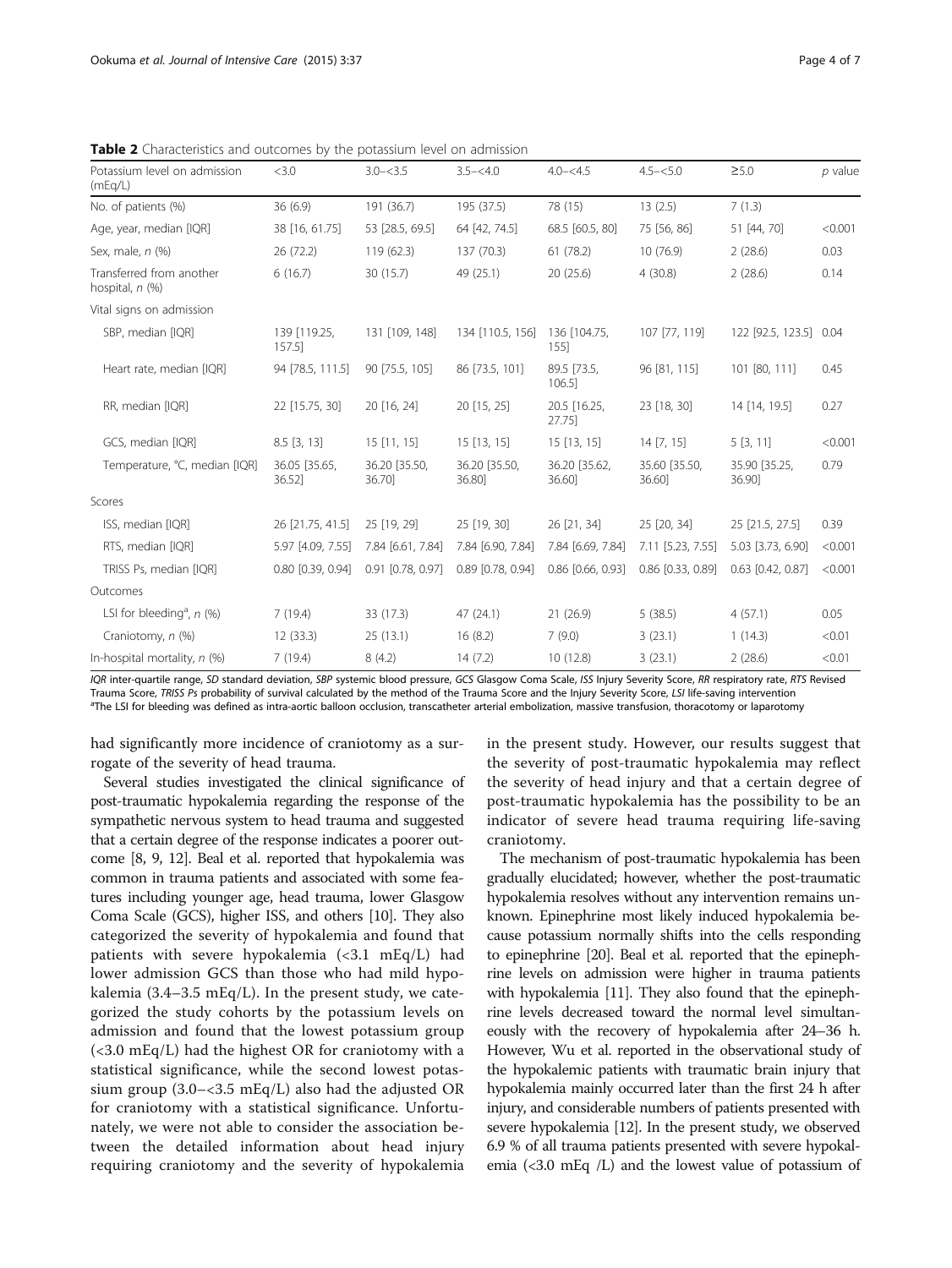| Table 3 Logistic regression for the outcomes                                       |                        |         |                           |                           |                                      |                         |                      |                      |         |
|------------------------------------------------------------------------------------|------------------------|---------|---------------------------|---------------------------|--------------------------------------|-------------------------|----------------------|----------------------|---------|
| Potassium level on admission (mEq/L)                                               |                        | p value | $3.0 - 3.5$               | p value 3.5-<4.0 4.0-<4.5 |                                      | $p$ value $4.5 - 5.0$   | $p$ value $\geq$ 5.0 |                      | p value |
| Jnadjusted OR (95 % CI)                                                            |                        |         |                           |                           |                                      |                         |                      |                      |         |
| LSI for bleeding                                                                   | $0.76$ $(0.31 - 1.85)$ | 0.545   | 0.66 (0.40-1.08) 0.099    | 1 [ref]                   | 1.16 $(0.64 - 2.11)$ 0.627           | $1.97(0.61 - 6.31)$     | 0.254                | 4.20 (0.91-19.40)    | 0.067   |
| Craniotomy                                                                         | 5.59 (2.36-13.20)      | 1000    | $1.68(0.87 - 3.27)$ 0.123 | $1$ [ref]                 | 1.10 $(0.44 - 2.79)$ 0.836           | 3.36 (0.84-13.40) 0.087 |                      | $1.86(0.21 - 16.50)$ | 0.575   |
| In-hospital mortality                                                              | $3.12(1.16 - 8.38)$    | 0.024   | $0.57(0.23 - 1.38)$ 0.210 | $1$ [ref]                 | 1.90 (0.81 -4.48) 0.142              | 3.88 (0.96-15.70) 0.058 |                      | 5.17 (0.92-29.10)    | 0.062   |
| Adjusted OR (95 % CI)                                                              |                        |         |                           |                           |                                      |                         |                      |                      |         |
| LSI for bleeding                                                                   | $0.48(0.18 - 1.29)$    | 0.145   | $0.69(0.41 - 1.18)$ 0.178 | $1$ [ref]                 | 1.05 (0.55-2.00) 0.893               | $1.45(0.36 - 5.82)$     | 0.604                | 2.79 (0.54-14.40)    | 0.220   |
| Craniotomy                                                                         | 5.25 (2.06-13.40)      | 0.001   | 2.03 (1.01-4.07) 0.048    | 1 [ref]                   | 1.02 (0.39-2.66) 0.974               | 2.93 (0.62-13.90) 0.176 |                      | $1.36(0.14 - 13.00)$ | 0.788   |
| In-hospital mortality                                                              | 3.03 (0.89-10.30)      | 0.077   | $0.79(0.30-2.09)$ 0.630   |                           | $1 [ref]$ $57 (0.60 - 4.14)$ $0.359$ | $1.20(0.17 - 8.79)$     | 0.854                | $3.17(0.40 - 25.20)$ | 0.276   |
| OR odds ratio, CI confidence interval, LSI life-saving intervention, ref reference |                        |         |                           |                           |                                      |                         |                      |                      |         |

| j<br>$\overline{\phantom{a}}$<br>$\frac{1}{2}$<br>I |
|-----------------------------------------------------|
| i                                                   |
| i                                                   |
| ١                                                   |
| l<br>i<br>i<br>I                                    |
|                                                     |
|                                                     |

<span id="page-4-0"></span>Ookuma et al. Journal of Intensive Care (2015) 3:37 Page 5 of 7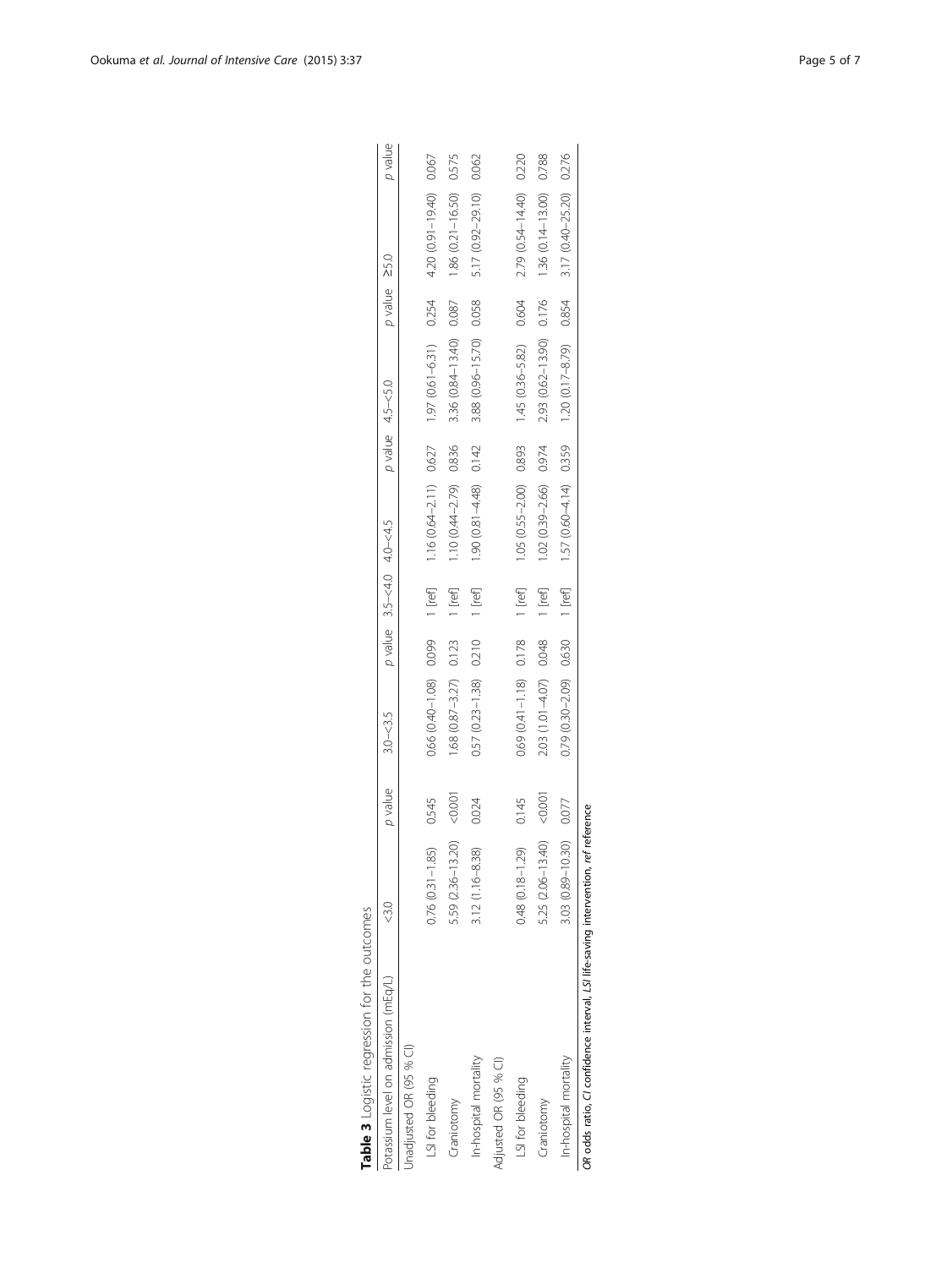<span id="page-5-0"></span>2.49 mEq/L, although the information about the courses of the potassium abnormalities was unfortunately unavailable. If the post-traumatic hypokalemia was caused by the potassium shifts and the reaction ceased shortly, the recovery of hypokalemia may be expected without any intervention. However, in the cases of prolonged or considerable hypokalemia, some of the interventions for hypokalemia may be required. Although the other various causes are possible, the prolonged post-traumatic hypokalemia itself is possible to reflect the prolonged derangement of neurological condition caused by head trauma.

We observed no significant association between clinical outcome and hyperkalemia soon after admission. However, we found that the patients with higher potassium levels tended to require interventions for bleeding. Post-traumatic hyperkalemia is induced by extensive tissue damage and aggressive transfusion [\[6](#page-6-0)]. Additionally, prolonged hemorrhagic shock theoretically leads to hyperkalemia due to alterations in the cellular membrane function [5]. The main causes of death due to trauma include injury of the central nervous system and exsanguination; the latter is related to the extensive tissue damage and hemorrhagic shock [[18, 19](#page-6-0)]. In the present study, most of the patients were injured by a blunt mechanism related to the extensive tissue damage and many patients had brain injury; hence, the two main pathologies mentioned above may coexist. Therefore, the effect of hyperkalemia may be offset by the effect of hypokalemia, and the clinical significance of hyperkalemia may be obscured.

There are several limitations associated with this study. First, we collected the potassium concentration from the analysis of blood gas in the emergency room, which was a measurement of the plasma. The potassium concentration in the serum may result in a higher value than in the plasma, which is caused by the potassium release from platelets or other cells [\[21](#page-6-0)]. Therefore, care should be taken when the results of the present study are extrapolated to other investigations or compared with other studies. Contrary, the internal validity of the present study is presumed to be unchanged, because we chose the measurement of the plasma in which the dispersion of potassium values from this phenomenon was consequently assumed to be smaller. Second, this was a retrospective observational study, and thus, it is possible that some of the important factors that may affect the results were overlooked. These factors include prescribed medicines, kidney function, pH, interval from injury to admission, infusion or transfusion before admission, and interventions for potassium abnormalities before admission. The detailed medical information such as the medicines or the interventions before admission was unfortunately unavailable in this study because of the paucity and uncertainty of information stemmed from the retrospective design. We tried to minimize the effects of them by setting

and adjusting the design of this study. For example, the kidney function was considered by the creatinine level to exclude the patients with renal insufficiencies possible to affect the metabolism of potassium, and the temporal or medical concerns were considered by setting the time window of inclusion. Third, a small sample size made the statistical analysis difficult, especially in the groups with extreme potassium levels, and may have decreased the power of analysis. Further investigation with considerations to the points mentioned above is required to evaluate the role of potassium abnormalities as informative and valuable phenomena in trauma medicine.

## Conclusions

In conclusion, we herein found that trauma patients presenting with hypokalemia (<3.5 mEq/L) required increased incidence of craniotomy and hypokalemia  $\langle$  <3.0 mEq/L) showed an increased trend toward in-hospital mortality in a retrospective observational study. Our findings suggest that hypokalemia in trauma patients on admission reflects the severity of head trauma.

#### **Abbreviations**

AIS: Abbreviated Injury Score; CI: confidence interval; ISS: Injury Severity Score; LSI: life-saving intervention; OR: odds ratio; RTS: Revised Trauma Score; TRISS: Trauma Score and the Injury Severity Score.

#### Acknowledgements

We thank all the staff at the Fukuyama City Hospital. We especially thank Mrs. Rie Fujita and Mrs. Rieko Sasaki for assistance in data collection.

#### Authors' contributions

TO designed this study, analyzed the data, and wrote the manuscript. KM, NK, NB, NI, and TY helped in collecting the data. YU participated in the design and coordination of this study and helped to draft the manuscript. All authors read and approved the final manuscript.

#### Competing interests

The authors declare that they have no competing interests.

#### Author details

1 Fukuyama City Hospital Emergency Medical Center, 5-23-1 Zaocho, Fukuyama, Hiroshima 721-8511, Japan. <sup>2</sup>Department of Emergency and Critical Care Medicine, Field of Functional Physiology, Branch of Biophysiological Science, Okayama University Graduate School of Medicine, Dentistry, and Pharmaceutical Science, Okayama 700-8558, Japan.

## Received: 17 March 2015 Accepted: 2 August 2015 Published online: 13 August 2015

#### References

- 1. Desborough JP. The stress response to trauma and surgery. Br J Anaesth. 2000;85:109–17.
- 2. Zavagli G, Pampolini M, Cavallini G, Cavallesco G, Ricci G. Different kalemia in abdominal trauma. J Trauma. 1988;28:526–9.
- 3. Morell V, Lundgren E, Gillott A. Predicting severity of trauma by admission white blood cell count, serum potassium level, and arterial pH. South Med J. 1993;86:658–9.
- 4. Vanek VW, Seballos RM, Chong D, Bourguet CC. Serum potassium concentrations in trauma patients. South Med J. 1994;87:41–6.
- 5. Illner HP, Cunningham Jr JN, Shires GT. Red blood cell sodium content and permeability changes in hemorrhagic shock. Am J Surg. 1982;143:349–55.